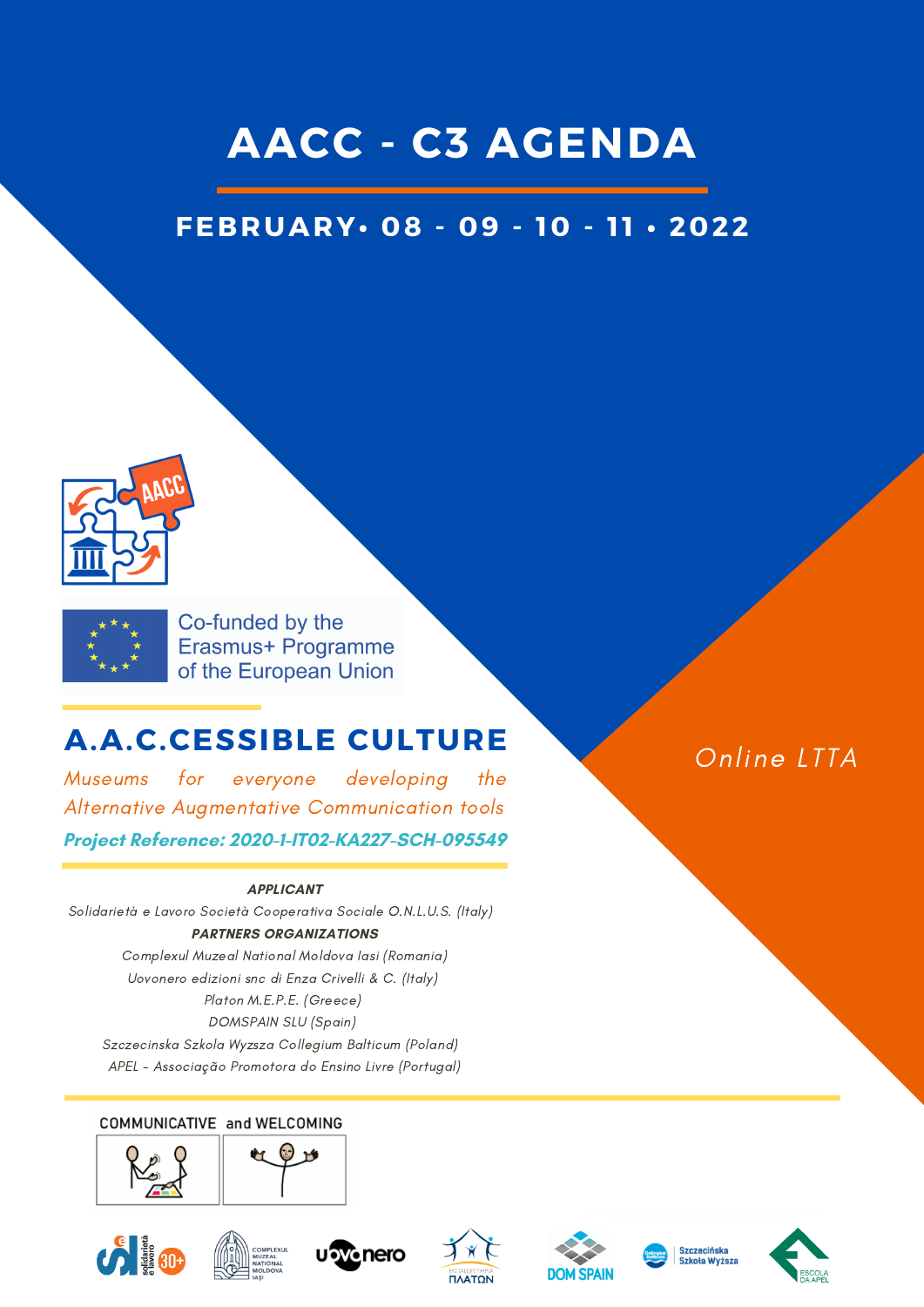Co-funded by the Erasmus+ Programme of the European Union



# **EVENT PROGRAM**

08 • FEBRUARY • 2022

#### **MODUL E 3. Creation of acces s ible cultural and learning env ironment s**

Greetings 30 AM - 10:30 AM

10:30AM - 11:30 AM

**Session 7.** The role of educators: learning to use the tools of AAC to stimulate pupils. Tactics to encourage participation

- Platon M.E.P.E.
- · Szczecinska Szkola Wyzsza Collegium Balticum

*Workshop.* Experimentation scheme

Sharing the experimentation scheme to set up local applications with school and teachers

**Session 8.** How to enhance the presence of parents and other support figures, responsibilities, protection 11:30AM - 01:30 PM

- · APEL Associação Promotora do Ensino Livre
- · Szczecinska Szkola Wyzsza Collegium Balticum

A.A.C.Cessible culture: **Museums for everyone developing the Alternative Augmentative Communication tools PROJECT REFERENCE: 2020-1-IT02-KA227-SCH-095549**



COMMUNICATIVE and WELCOMING















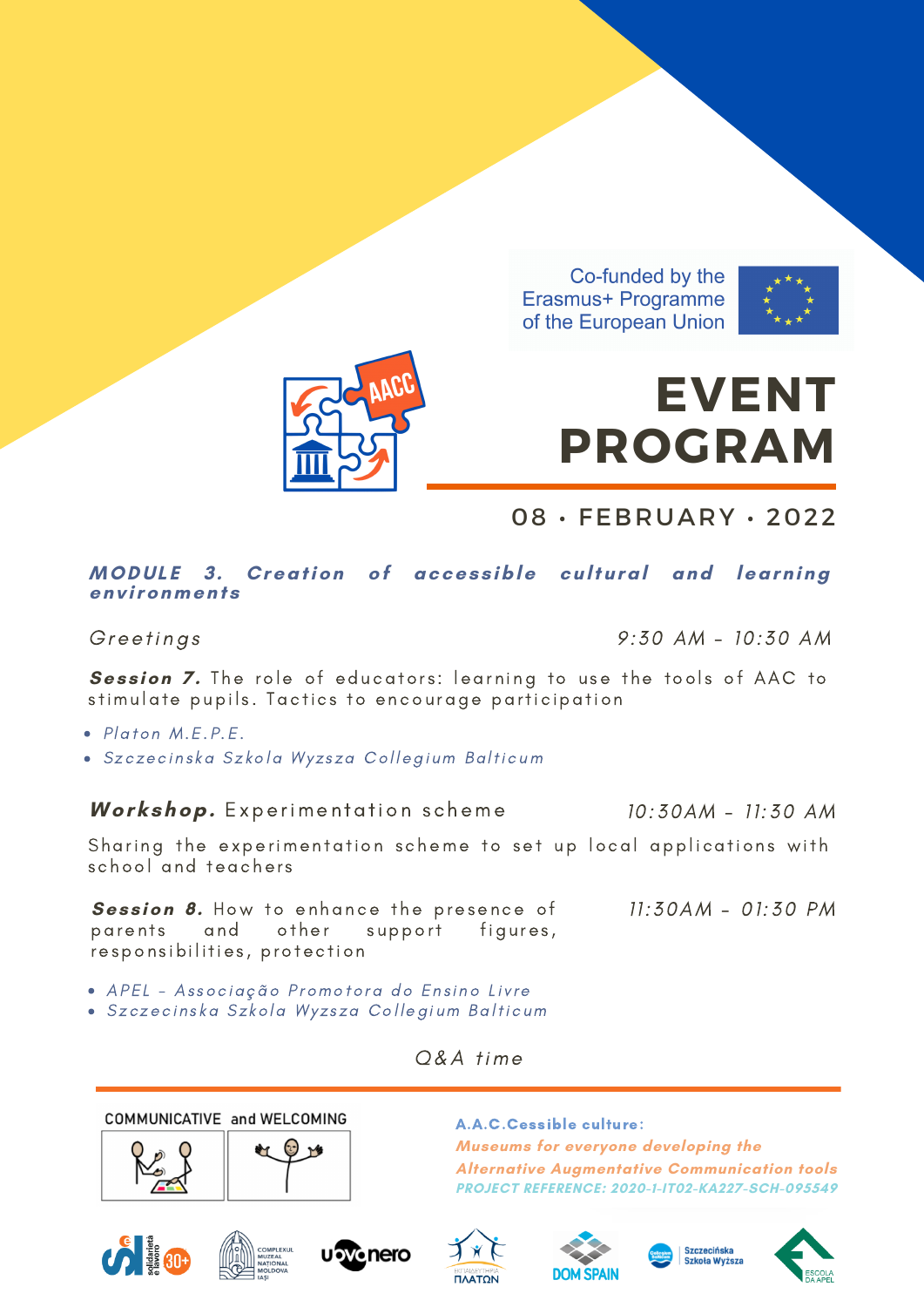Co-funded by the Erasmus+ Programme of the European Union





# **EVENT PROGRAM**

### 09 • FEBRUARY • 2022

### **MODUL E 4. Planning of the event**

**Session 9.** Planning of the event for minors 10:00 AM - 12:00 AM with SEN

· Solidarietà e Lavoro Società Cooperativa Sociale O.N.L.U.S.

**Session 10.** How to use tablets or other supports with standard content and how to communicate non-accessible museum spaces (in case of architectural barriers, temporary closures, cognitive and physical)

02:00 PM - 04:00 PM

- Complexul Muzeal National Moldova Iasi
- · Solidarietà e Lavoro Società Cooperativa Sociale O.N.L.U.S.

COMMUNICATIVE and WELCOMING











**Museums for everyone developing the**

**Alternative Augmentative Communication tools PROJECT REFERENCE: 2020-1-IT02-KA227-SCH-095549**

A.A.C.Cessible culture:



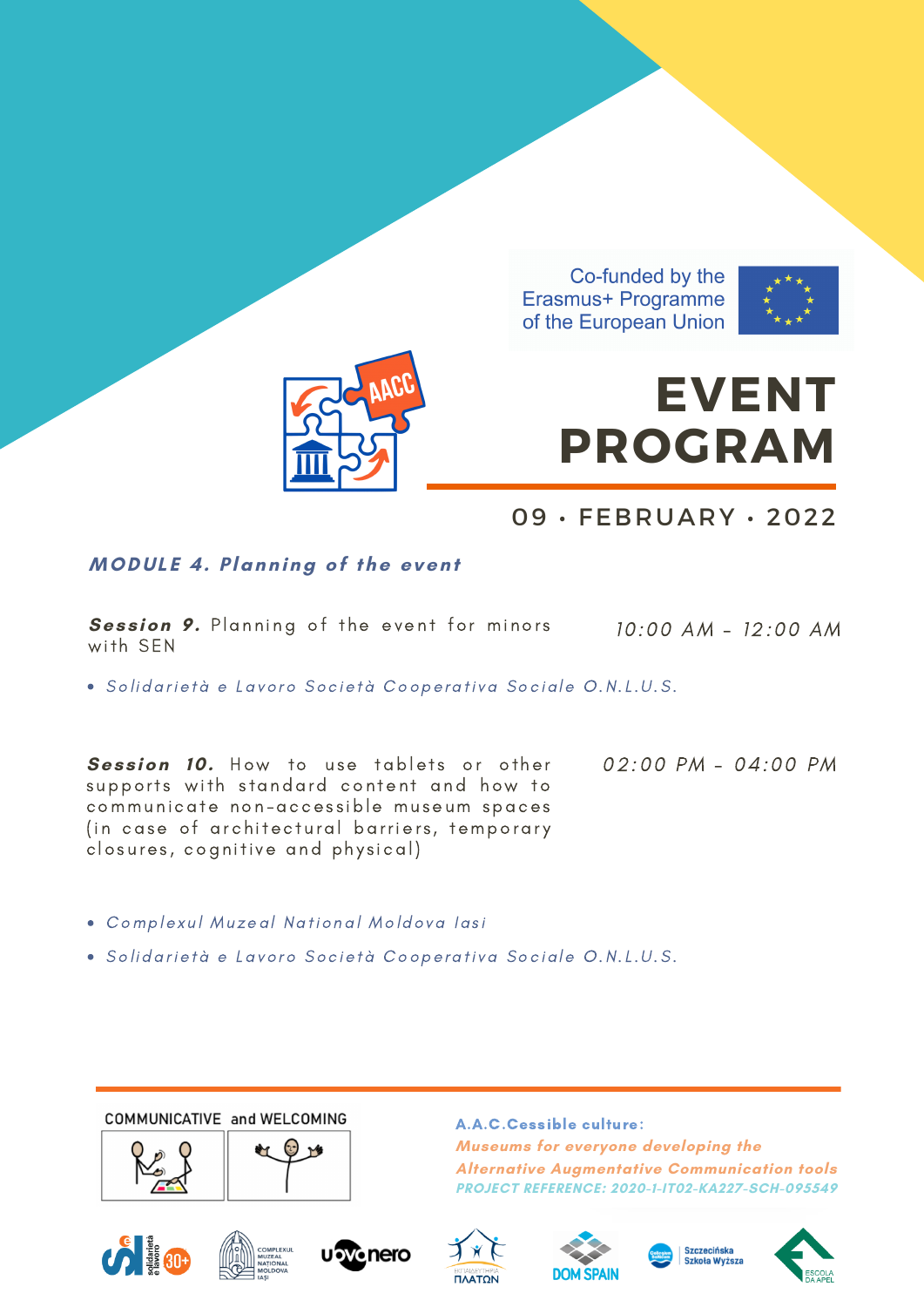



# **EVENT PROGRAM**

10 • FEBRUARY • 2022

### **MODUL E 5. Development of the supporting material s**

**Session 11.** Design of the adapted materials: how to "translate"museum contents, tutorials, promotional videos of the materials with AAC symbols

09 :00 AM - 11:30 AM

### **Workshop**

· Solidarietà e Lavoro Società Cooperativa Sociale O.N.L.U.S.

**Ses s ion 1 2 .** Operati ve cards . T ips on how to create them and examples

11:30 AM - 01:30 PM

### **Workshop**

- · Solidarietà e Lavoro Società Cooperativa Sociale O.N.L.U.S.
- · Uovonero edizioni snc

Q&A time

COMMUNICATIVE and WELCOMING



A.A.C.Cessible culture: **Museums for everyone developing the Alternative Augmentative Communication tools PROJECT REFERENCE: 2020-1-IT02-KA227-SCH-095549**